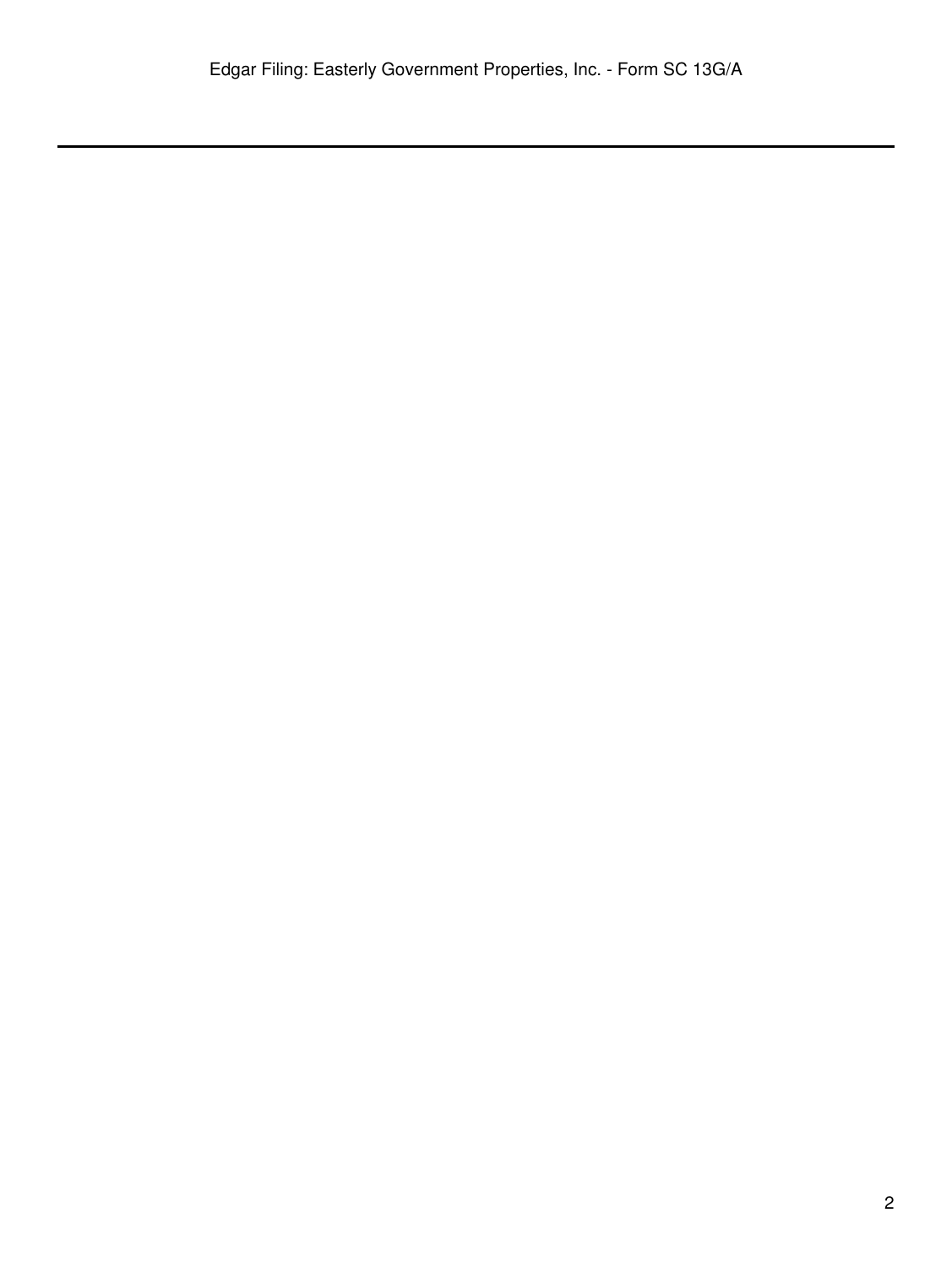CUSIP No. 27616P103

**1** NAMES OF REPORTING PERSONS I.R.S. IDENTIFICATION NOS. OF ABOVE PERSONS (ENTITIES ONLY) JPMORGAN CHASE & CO 13-2624428

CHECK THE APPROPRIATE BOX IF A MEMBER OF A GROUP (SEE INSTRUCTIONS) (a) o

(b) o

SEC USE ONLY

**3**

**4**

**2**

| CITIZENSHIP OR PLACE OF ORGANIZATION |  |
|--------------------------------------|--|
|                                      |  |
|                                      |  |

Delaware

**5**

SOLE VOTING POWER

3,936,379

| NUMBER OF<br><b>SHARES</b><br><b>BENEFICIALLY 6</b> |   | <b>SHARED VOTING POWER</b>      |
|-----------------------------------------------------|---|---------------------------------|
| <b>OWNED BY</b><br><b>EACH</b>                      |   |                                 |
| <b>REPORTING</b><br>PERSON WITH:                    | 7 | <b>SOLE DISPOSITIVE POWER</b>   |
|                                                     |   | 3,933,925                       |
|                                                     | 8 | <b>SHARED DISPOSITIVE POWER</b> |

0

# AGGREGATE AMOUNT BENEFICIALLY OWNED BY EACH REPORTING PERSON

**9**

3,939,353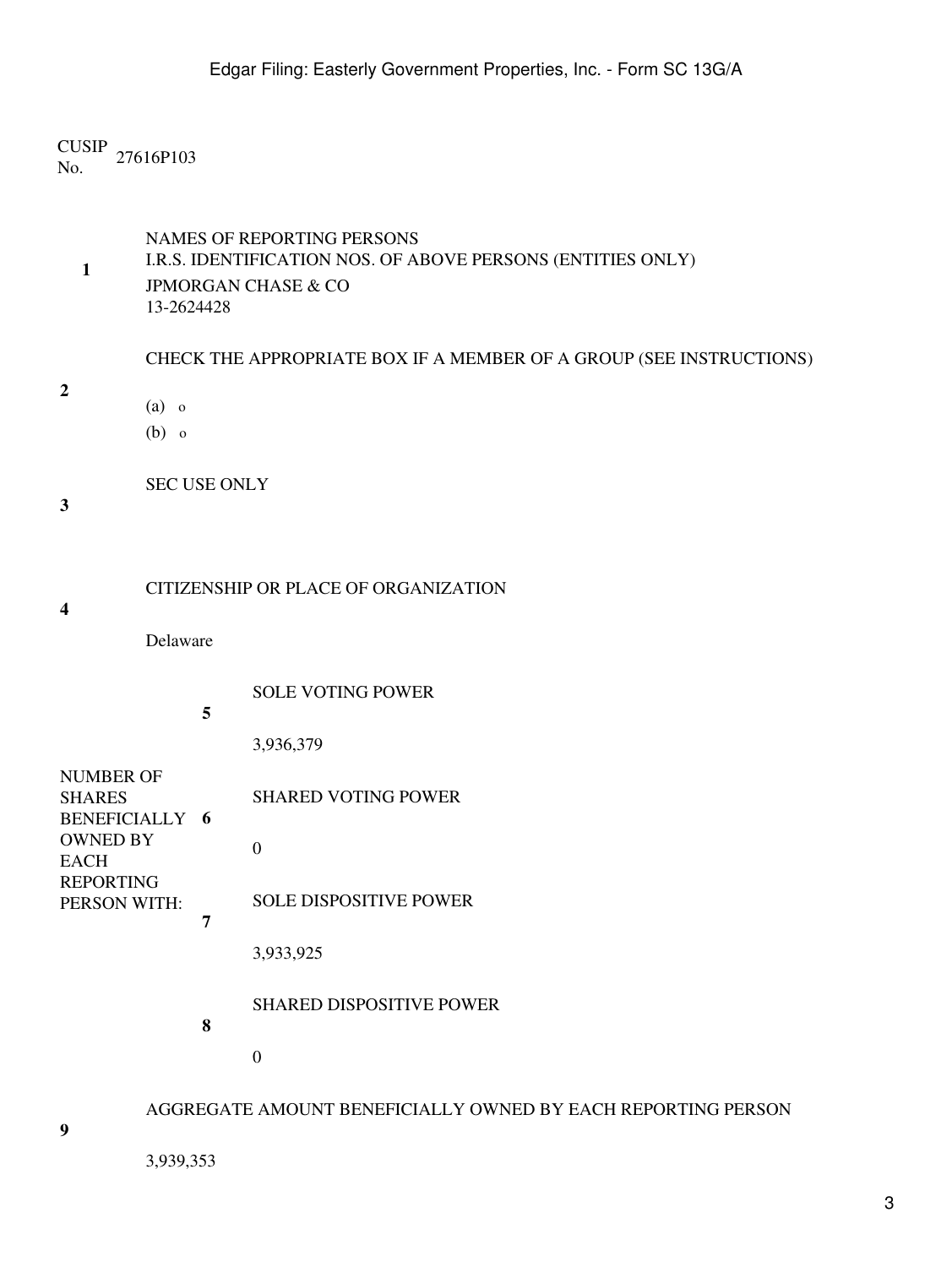# Edgar Filing: Easterly Government Properties, Inc. - Form SC 13G/A

**10** CHECK IF THE AGGREGATE AMOUNT IN ROW (9) EXCLUDES CERTAIN SHARES (SEE INSTRUCTIONS)

o

# PERCENT OF CLASS REPRESENTED BY AMOUNT IN ROW (9)

**11**

6.4%

# TYPE OF REPORTING PERSON (SEE INSTRUCTIONS)

**12**

HC

FOOTNOTES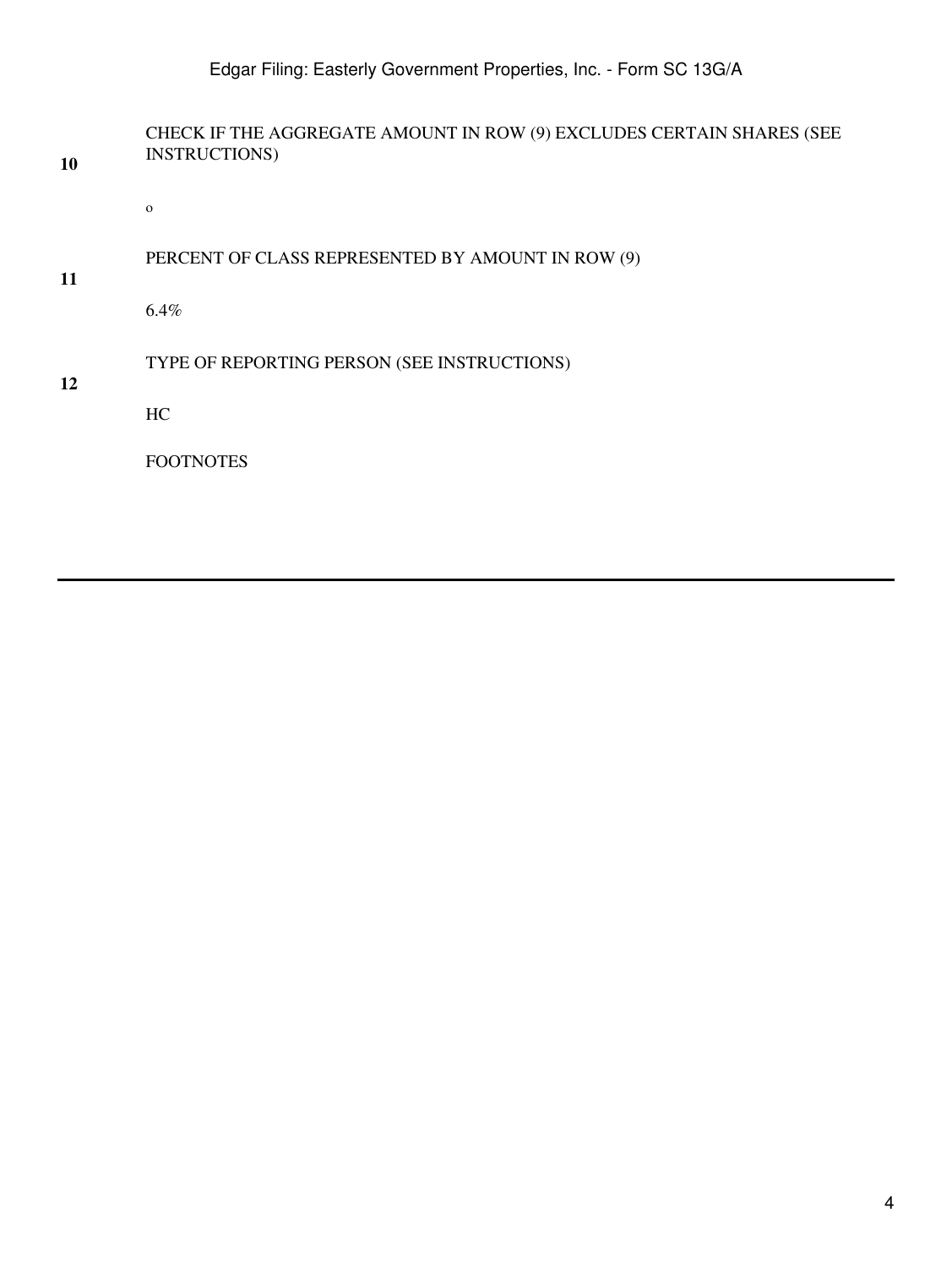Item 1.

|         | (a)         | Name of Issuer<br>EASTERLY GOVERNMENT PROPERTIES, INC.                                                                      |
|---------|-------------|-----------------------------------------------------------------------------------------------------------------------------|
|         | (b)         | Address of Issuer's Principal Executive Offices<br>2101 L Street NW, Suite 650<br>Washington, D.C. 20037                    |
| Item 2. |             |                                                                                                                             |
|         | (a)         | Name of Person Filing<br><b>JPMORGAN CHASE &amp; CO</b>                                                                     |
| (b)     |             | Address of Principal Business Office or, if none, Residence<br>270 Park Avenue<br>New York, NY 10017                        |
|         | (c)         | Citizenship<br>Delaware                                                                                                     |
|         | (d)         | Title of Class of Securities<br>Common Stock, \$0.01 par value per share                                                    |
|         | (e)         | <b>CUSIP Number</b><br>27616P103                                                                                            |
| a:      |             | Item 3. If this statement is filed pursuant to $\S$ 240.13d-1(b) or 240.13d-2(b) or (c), check whether the person filing is |
| (a)     | $\mathbf 0$ | Broker or dealer registered under section 15 of the Act (15 U.S.C. 780).                                                    |

| Bank as defined in section $3(a)(6)$ of the Act (15 U.S.C. 78c). |  |
|------------------------------------------------------------------|--|
|------------------------------------------------------------------|--|

| (c) |  | Insurance company as defined in section $3(a)(19)$ of the Act (15 U.S.C. 78c). |
|-----|--|--------------------------------------------------------------------------------|
|-----|--|--------------------------------------------------------------------------------|

(d) o Investment company registered under section 8 of the Investment Company Act of 1940 (15 U.S.C 80a-8).

| (e) | An investment adviser in accordance with $\S 240.13d-1(b)(1)(ii)(E)$ ; |  |
|-----|------------------------------------------------------------------------|--|
|-----|------------------------------------------------------------------------|--|

|  |  |  | An employee benefit plan or endowment fund in accordance with $\S 240.13d-1(b)(1)(ii)(F)$ ; |
|--|--|--|---------------------------------------------------------------------------------------------|
|--|--|--|---------------------------------------------------------------------------------------------|

- (g) x A parent holding company or control person in accordance with § 240.13d-1(b)(1)(ii)(G);
- (h) o A savings associations as defined in Section 3(b) of the Federal Deposit Insurance Act (12 U.S.C. 1813);
- (i)oA church plan that is excluded from the definition of an investment company under section  $3(c)(14)$  of the Investment Company Act of 1940 (15 U.S.C. 80a-3);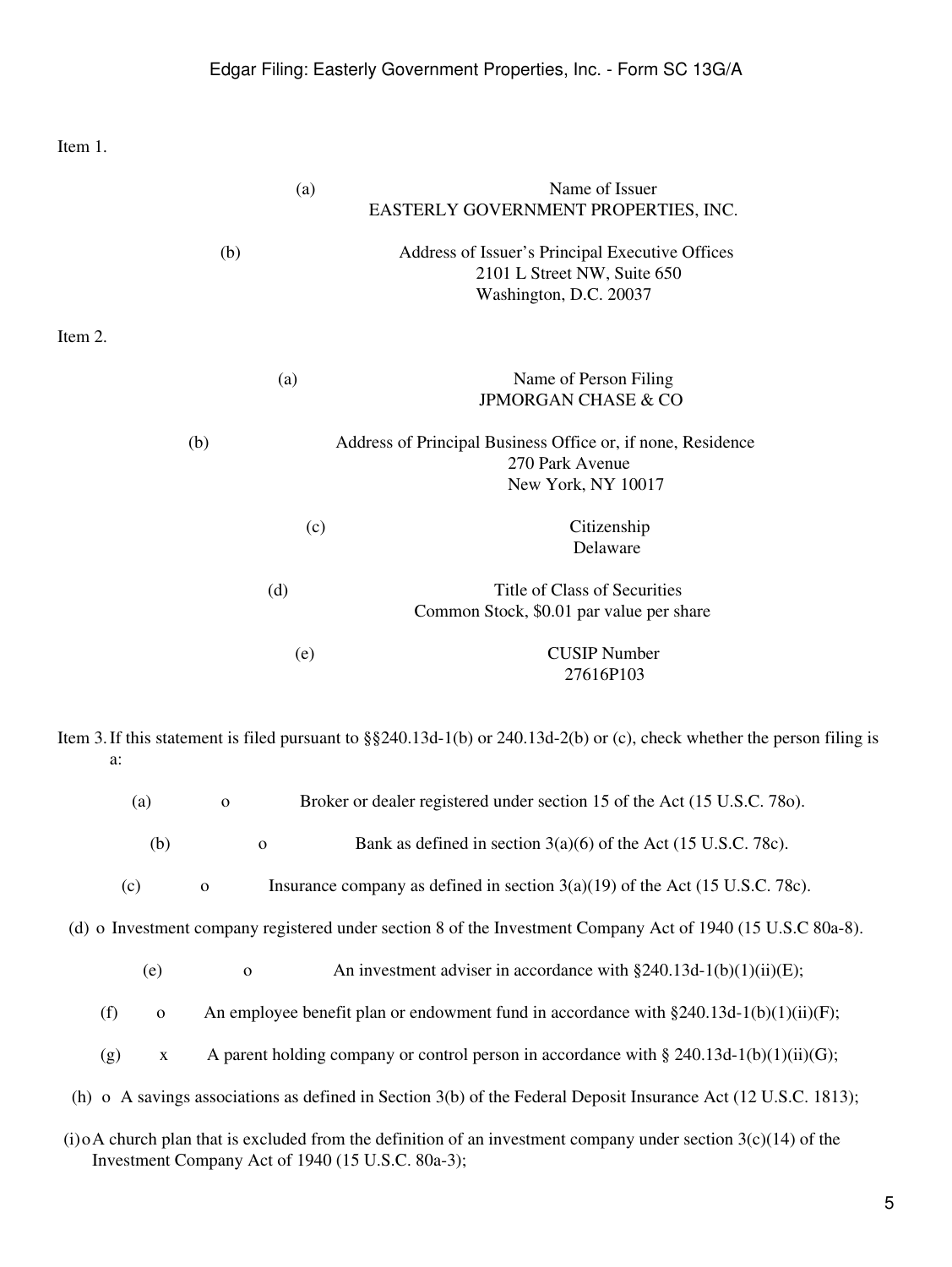# Edgar Filing: Easterly Government Properties, Inc. - Form SC 13G/A

- (j) o A non-U.S. institution in accordance with  $\S 240.13d-1(b)(1)(ii)(J)$ .
- (k)oA group, in accordance with § 240.13d-1(b)(1)(ii)(K). If filing as a non-U.S. institution in accordance with §  $240.13d-1(b)(1)(ii)(J)$ , please specify the type of institution: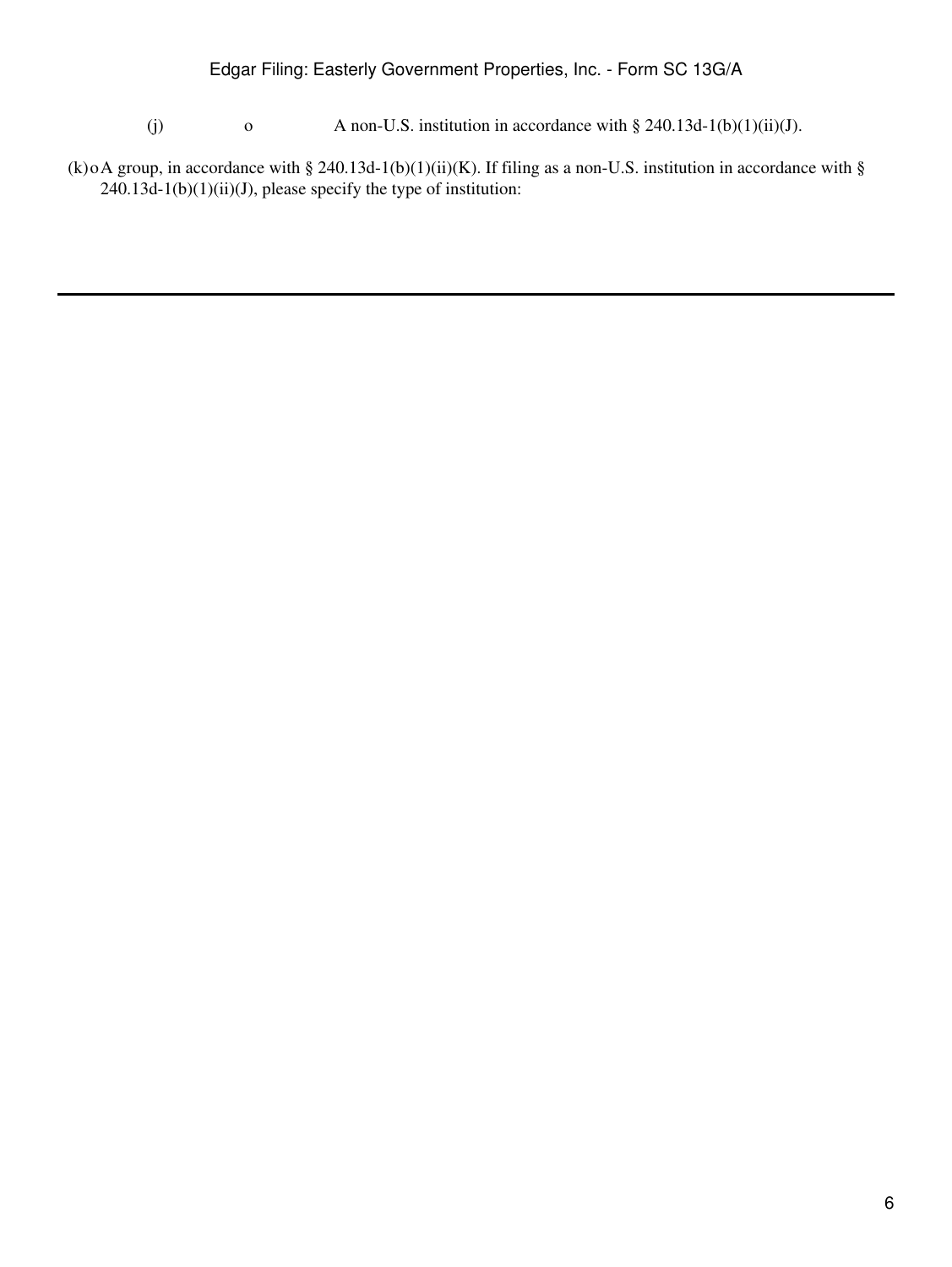## Item 4. Ownership.

Provide the following information regarding the aggregate number and percentage of the class of securities of the issuer identified in Item 1.

| (a)     |       | Amount beneficially owned: 3,939,353                             |
|---------|-------|------------------------------------------------------------------|
|         | (b)   | Percent of class: 6.4%                                           |
|         | (c)   | Number of shares as to which the person has:                     |
|         | (i)   | Sole power to vote or to direct the vote: 3,936,379              |
|         | (ii)  | Shared power to vote or to direct the vote: 0                    |
|         | (iii) | Sole power to dispose or to direct the disposition of: 3,933,925 |
|         | (iv)  | Shared power to dispose or to direct the disposition of: 0       |
| Item 5. |       | Ownership of Five Percent or Less of a Class                     |

If this statement is being filed to report the fact that as of the date hereof the reporting person has ceased to be the beneficial owner of more than five percent of the class of securities, check the following o .

Not applicable

Item 6. Ownership of More than Five Percent on Behalf of Another Person.

Not applicable

Item 7. Identification and Classification of the Subsidiary Which Acquired the Security Being Reported on By the Parent Holding Company

J.P. Morgan Investment Management Inc.; JPMorgan Chase Bank, National Association; J.P. Morgan Securities LLC

| Item 8. | Identification and Classification of Members of the Group |
|---------|-----------------------------------------------------------|
|         |                                                           |

Not applicable

Item 9. Notice of Dissolution of Group

Not applicable